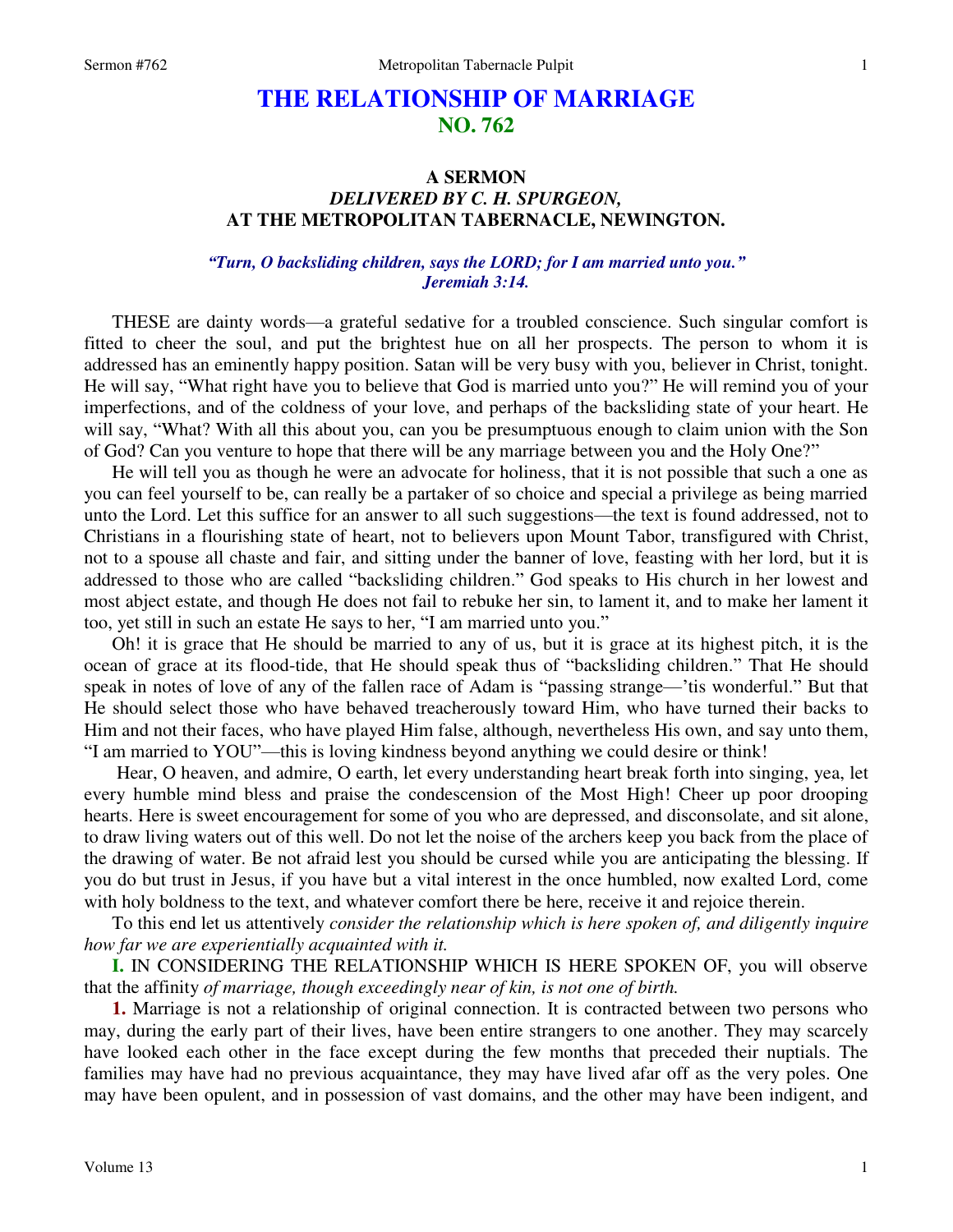reduced to straitened circumstances. Genealogies do not regulate it. Disparities do not hinder it. The connection is not of natural birth but of voluntary contract or covenant.

 Such is the relationship which exists between the believer and his God. Whatever relation there was originally between God and man, it was stamped out and extinguished by the fall. We were aliens, strangers, and foreigners, far off from God by wicked works. We had henceforth no relation to the Most High. We were banished from His presence as traitors to His throne, as condemned criminals who had revolted against His power.

 Between our souls and God there could be no communion. He is light and we are dark. He is Holiness and we are sin. He is heaven, and we are far more akin to hell. In Him there is consummate greatness, and we are puny insignificance. He fills all worlds with His strength, and as for us, we are the creatures of a day, who know nothing, and who are crushed before the moth. The gulf between God and a sinner is something terrible to contemplate. There is a vast difference between God and the creature even when the creature is pure, but between God and the fallen creature—oh! where is the line that shall measure the infinite leagues of distance?

 Where was there a means of ever bridging so terrible a chasm except the Lord Jesus had found it in His own person, and in His own passion? How could we have ever perceived the infinite design, unless it had been revealed to us as an accomplished fact, by which He has reconciled us and brought us into communion with Himself, that we should be married to Him?

 Now, Christian, just contemplate what you were, and the degraded family to which you belonged, that you may magnify the riches of His grace who espoused you in your low estate, and has so bound Himself with all the pledges of a husband that He says, "I am married unto you." What were you? That is a black catalog of foul transgressors which the apostle gives in the First Epistle to the Corinthians (6:9, 11). I forbear a recital of the filthy vices—at the end of which he says, "But you are washed, but you are sanctified."

 In those crimes he enumerates, many of us had a share, nay, all of us! What was our father, and our father's house? What was our aim? What was our practice? What were our desires? What were our tendencies? They were earthly, downward, hellward. We were at a distance from God, and we loved that distance well. But the Lord Jesus took upon Himself our nature—upon Him the Lord did lay the iniquity of all His people.

 And why? Not merely to save us from the wrath to come, but that we, being lifted up out of our degradation by virtue of His atonement, and being sanctified and made meet by the power of the Spirit, should have a relationship established between us and God which was not formed by nature, but which has been achieved and consummated by astounding grace! Unto the Lord let us give thanks this night, as we recollect the hole of the pit whence we were dug, and call to mind the fact that now we are united to Him in ties of blood and bonds of love.

**2.** *Marriage union is the result of choice.* Any exceptions to this rule that might be pleaded, are void in reason, because they arise from folly and transgression—there ought to be no exception. It is scarcely a true marriage at all where there has not been a choice on each side. But certainly if the Lord our God is married to us, and we are married to God, the choice is mutual. The first choice is with God. That choice was made, we believe, before the foundation of the world—

> *"Long ere the sun's refulgent ray Primeval shades of darkness drove, They on His sacred bosom lay, Lov'd with an everlasting love."*

 God never began to love His people. It were impossible for the spiritual mind to entertain so unworthy a thought. He saw them in the glass of His decrees. He foresaw them, with His eye of prescience, in the mass of creatureship, all fallen and ruined. But yet He beheld them, and pitied and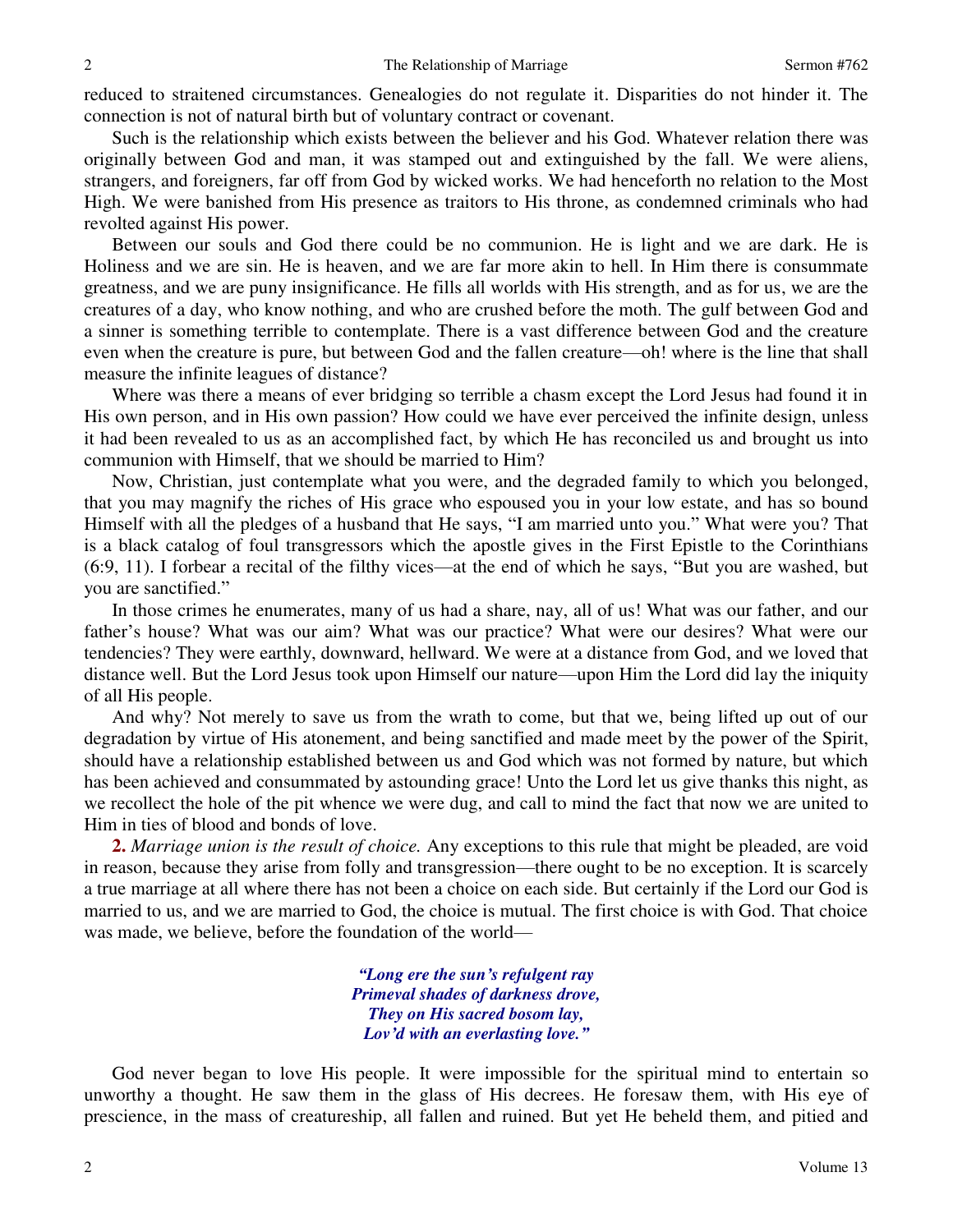loved them, elected them and set them apart. "They shall be mine," says the Lord. Here we are all agreed.

 And we ought to be all agreed upon the second point, namely, that we also have chosen our God. Brethren, no man is saved against his will. If any man should say that he was saved against his will, it would be a proof that he was not saved at all. For reluctancy or indifference betrays an entire alienation of all the affections of the heart. If the will is still set against God, then the whole man is proven to be at enmity with Him.

 By nature we did not choose God. By nature we kicked against His law, and turned aside from His dominion. But is it not written, "My people shall be willing in the day of my power"? Do you understand how, without any violation of your free agency, God has used proper arguments and motives so as to influence your understanding? Through our understanding our will is convinced, and our souls are spontaneously drawn. Then we throw down the weapons of our rebellion, and humble ourselves at the footstool of the Most High. And now we do freely choose that which we once wickedly abhorred.

Do not you, Christian, at this very hour, choose Christ with all your heart to be your Lord and Savior? If it could be put to you over again to make a choice whether you should love the world or love Christ, would you not say, "Oh! my Beloved is better to me than ten thousand worlds! He fixes all my love, engrosses all my passion: I give myself up to Him most freely. He bought me with a great price. He won me with His great love. He enraptured me with His unspeakable charms, so I give myself up to Him"? Here is a mutual choice.

 I wish that some of our friends would forbear to make such a stand against the doctrine of God's choosing us. If they will but read Scripture with an unprejudiced mind, I am quite sure they will find it there. It always seems inexplicable to me that those who claim free will so very boldly for man, should not also allow some free will to God. I suppose, my brethren would not like to have to be married to somebody whom they had not chosen, and why should Jesus Christ not have the right to choose His own bride? Why should He not set His love where He will, and have the right to exercise, according to His own sovereign mind, that bestowment of His heart and hand which none could by any means deserve? This know, that He will have His own choice whether we impugn the doctrine or not. For He will have mercy on whom He will have mercy, and He will have compassion on whom He will have compassion.

 At the same time, I wish that those friends who believe this truth, would receive the other, which is quite as true. We do choose Christ in return, and that without any violation of our free agency. Some people cannot see two truths at one time. They cannot understand that God has made all truth to be double. Truth is many-sided. While divine predestination is true, human responsibility is also true. While it is true that Christ chooses us, it is also true that the unrenewed mind will not choose Him— "You will not come unto me, that you might have life." This is the sin and the condemnation of man, that "light is come into the world and men loved darkness rather than light, because their deeds were evil." Settle it, however, in your minds that when God says, "I am married unto you," it implies that there is a blessed choice on both sides. And so it is a true marriage.

**3.** Our third reflection is, that *marriage is cemented by mutual love.* Where there is not this mutual affection, it deserves not the name of marriage. The dark shadow of a blessing they cannot realize must be a heavy load for either heart to bear. But where there is true and genuine love, it is the sweetest and happiest mode of living. It is one of the blessings of paradise which has been preserved to us after the fall. Without love, wedded life must be a very purgatory above ground. In the solemn contract which has brought our souls this night to God, the marriage is sustained, cemented, strengthened, and made delightful by mutual love.

 Need I talk to you of the love of God? It is a theme we are scarcely competent to talk of. You need to sit down and weep about it for very joy, joy which fills the heart, and makes the eyes overflow, but wellnigh chains the tongue, for it is a deep, profound, and inexpressible. "He loved me, and gave himself for me." "Behold, what manner of love the Father has bestowed upon us." "As the Father has loved me, even so have I loved you."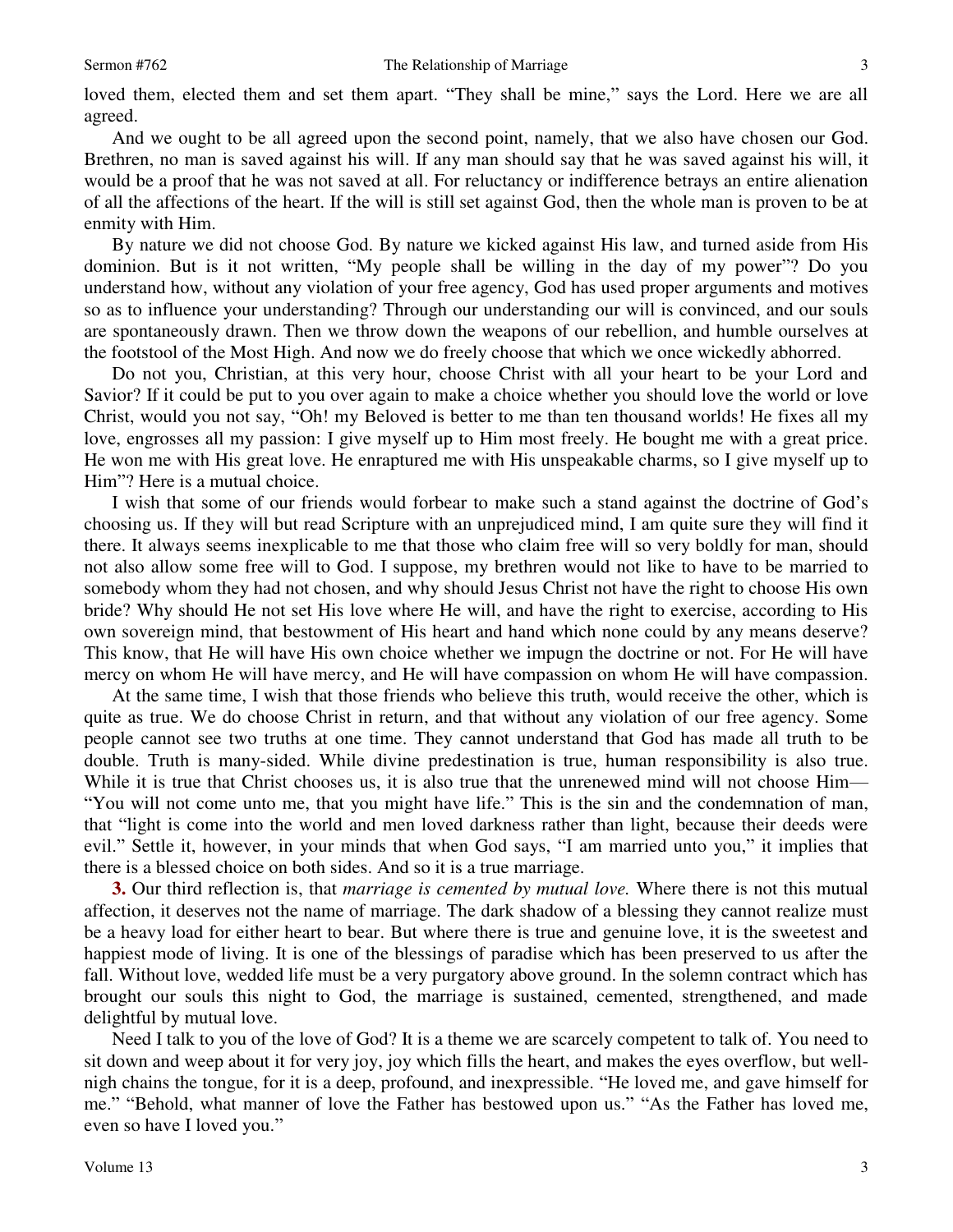Oh, the love of God—it would surpass the powers of an angel to set it forth. Sure, sure, it shall be the blest employment of eternity's long ages for us to comprehend it. And perhaps, when myriads of ages have rolled over our happy souls, we shall still be as much struck with wonder with it as we were at first. The marvel does not diminish on inspection—familiarity cannot make it common. The nearer we approach, the deeper our awe. It will be as great a surprise that God should love such cold, such faithless, such unworthy beings as ourselves, at the end of ten thousand years as it was at first—perhaps more so. The more thoroughly we shall know ourselves, the more fully we shall understand the good of the Lord. Thus will our wonder grow and swell. Even in heaven, we shall be lost in surprise and admiration at the love of God to us. The rapture will augment the reverence we feel.

 Well, but brethren beloved , I trust we also love Him in return! Do you never feel one soft affection rising after another as you muse on the Christ of God? When you sometimes listen to a sermon in which the Savior's dear affection to you is set forth, do you not feel the unbidden tears wet your cheeks? Does not your heart swell sometimes, as if it were unable to hold your emotions? Is there not a "joy unspeakable and full of glory" that comes over you? Can you not say*—*

> *"Jesus, I love Your charming name, 'Tis music to mine ear. Fain would I sound it out so loud That earth and heaven should hear"?*

I hope you do not need to sing tonight*—*

#### *"'Tis a point I long to know,"*

but I trust, that in the solemn silence of your souls you can say, "You know that I love You," grieved that the question should be asked, but still ready to answer, with Peter, "Lord, you know all things, you know that I love you."

 Now, it is impossible for you to love God without the strong conclusive evidence that God loves you. I once knew a good woman who was the subject of many doubts, and when I got to the bottom of her doubt, it was this—she knew she loved Christ, but she was afraid He did not love her. "Oh!" I said, "that is a doubt that will never trouble me. Never, by any possibility, because I am sure of this, that the heart is so corrupt, naturally, that love to God never did get there without God's putting it there."

 You may rest quite certain, that if you love God, it is a fruit, and not a root. It is the fruit of God's love to you, and did not get there by the force of any goodness in you. You may conclude, with absolute certainty, that God loves you if you love God. There never was any difficulty on His part. It always was on your part, and now that the difficulty is gone from you, none whatever remains. O let our hearts rejoice and be filled with great delight, because the Savior has loved us and given Himself for us. So let us realize the truth of the text, "I am married unto you."

**4.** My fourth observation is, that *this marriage necessitates certain mutual relations.* I cannot say "duties," for the word seems out of place on either side. How can I speak of the great God making pledges of faithfulness? And yet with reverence, let me word it so, for in any vocabulary I have hardly words to set it forth. When God becomes a husband, He undertakes to do a husband's part. When He says, "Your Maker is your husband," you may rest assured that He does not take the relationship without assuming (well, I must say it) all the responsibilities which belong to that condition. It is the part of God to nourish, to cherish, to shield, to protect, to bless those with whom He condescends, in infinite mercy, to enter into union.

 When the Lord Jesus Christ became the husband of His church, He felt that He was under an engagement to us, and inasmuch as there were debts incurred, He paid them.

*"Yes, said the Son, with her I'll go,*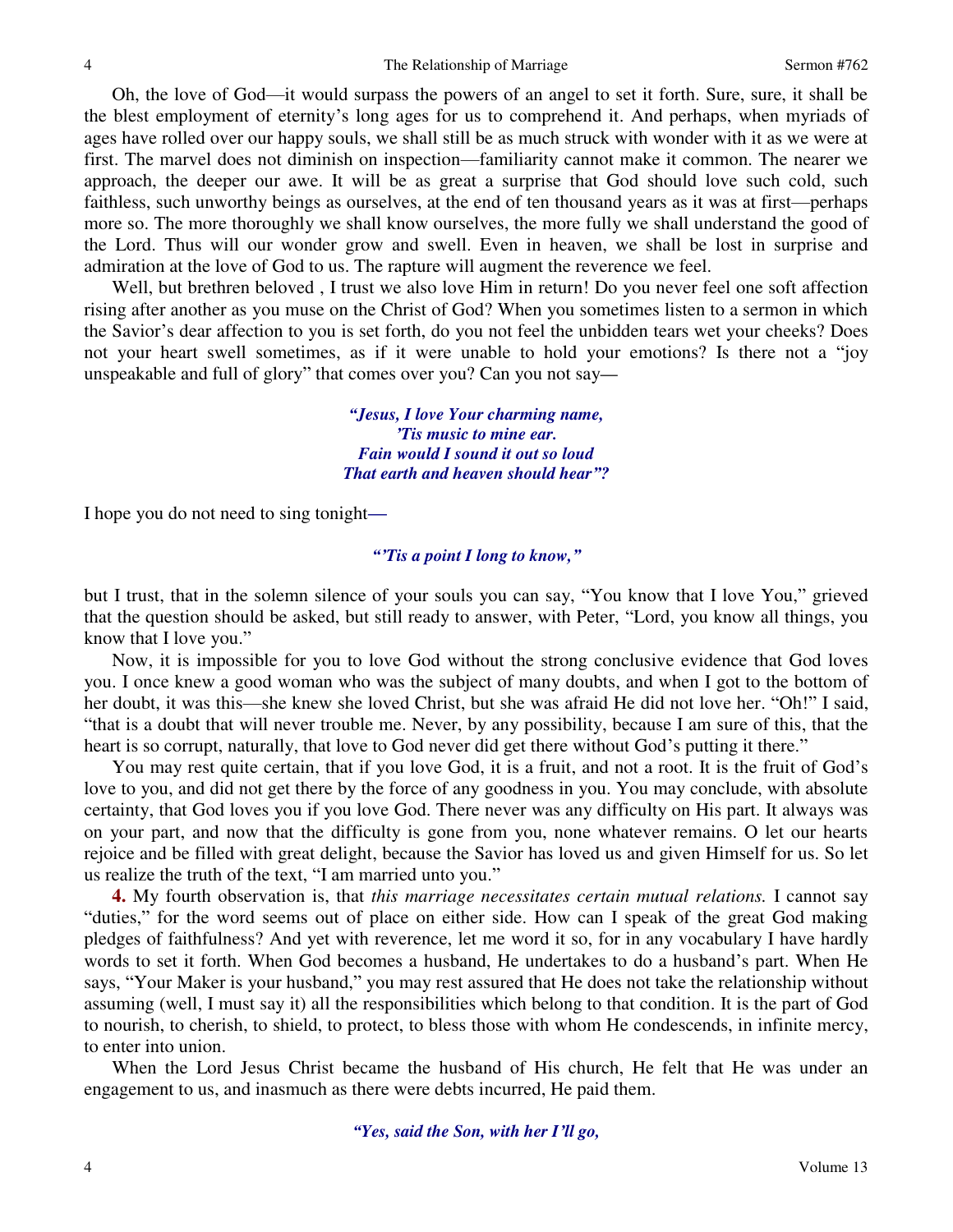#### *Through all the depths of sin and woe. And on the cross will even dare The bitter pains of death to bear."*

He never shrunk from the doing of any of those loving works which belong to the husband of his chosen spouse. He exalted the word "husband," and made it to be more full of meaning than it had ever been before, so that the apostle could see it glittering in a new light, and could say, "Husbands, love your wives, even as Christ also loved the church, and gave himself for it."

 Oh yes! dear friends, there is a responsibility arising out of this relationship, and He of whom we speak has not departed from it. You know He has not. And now, what upon our side? The wife has to reverence her husband, and to be subject unto him in all things. That is precisely our position towards Him who has married us. Let His will be our will. Let His wish be our law. Let us not need to be flogged to service, but let us say*—*

## *"'Tis love that makes our willing feet In swift obedience move."*

 O Christian, if the Master condescends to say, "I am married unto you," you will not any longer ask, "What is my duty?" but you will say, "What can I do for Him?" The loving wife does not say, "What is my duty?" and stand coldly questioning how far she should go, and how little she may do, but all that she can do for him who is her husband she will do, and everything that she can think of, everything she can devote herself to, in striving to please him in all things, she will most certainly do and perform. And you and I will do the same if we have realized our union with Christ.

O beloved, do not grow sentimental and waste your energies in driveling fancies as some have done. Speak you of a wife?—where the family is large, the work is heavy, and the responsibility great. I could gladly remind you here, did time permit, of the words of King Lemuel, and the prophecy that his mother taught him. Bear with me at least while I admonish you to such a one, that the heart of your husband may safely trust in you. Let it be your care to give meat to your household. Lay your hands to the spindle. Suffer not your industry to fail. Eat not the bread of idleness. Stretch out your hand to the poor, and reach forth both your hands to the needy. Open your mouth with wisdom, and in your tongue be the law of kindness. Yes, and consider this with yourself, that in your regard for all the duties of your station, you are fulfilling your bounden obligations to your Lord. Short words, but mighty, matchless deeds have told how Jesus loved us.

 Be it ours to carve our song of love to Him on the hearts of some tender nurslings who are cast in our way, and committed to our care. O that the life I now live in the flesh, by faith in the Son of God, might become a poem, and a grateful response to Him who loved me, and gave Himself for me. I hope we do know, then, that when God says, "I am married unto you," it necessitates mutual relations.

**5.** Fifthly, *it also involves mutual confidences.* How shall we call that a marriage where the husband and wife are still two persons, maintaining individuality as if it were a scrupulous condition of the contract? That is utterly foreign to the divine idea. In a true marriage, the husband and wife become one. Henceforth their joys and their cares, their hopes and their labors, their sorrows and their pleasures, rise and blend together in one stream.

 Brethren, the Lord our God has said it, "The secret of the LORD is with them that fear him, and he will show them his covenant." "Judas said unto him, not Iscariot, Lord, how is it that you will manifest yourself unto us, and not unto the world?" There was the secret, because there is a union between Christ and His people which there is not between Christ and the world. How joyously do the words sound they have a silvery ring in them—"Henceforth I call you not servants; for the servant knows not what his lord does: but I have called you friends; for all things that I have heard of my Father I have made known unto you." Christ keeps nothing back from you.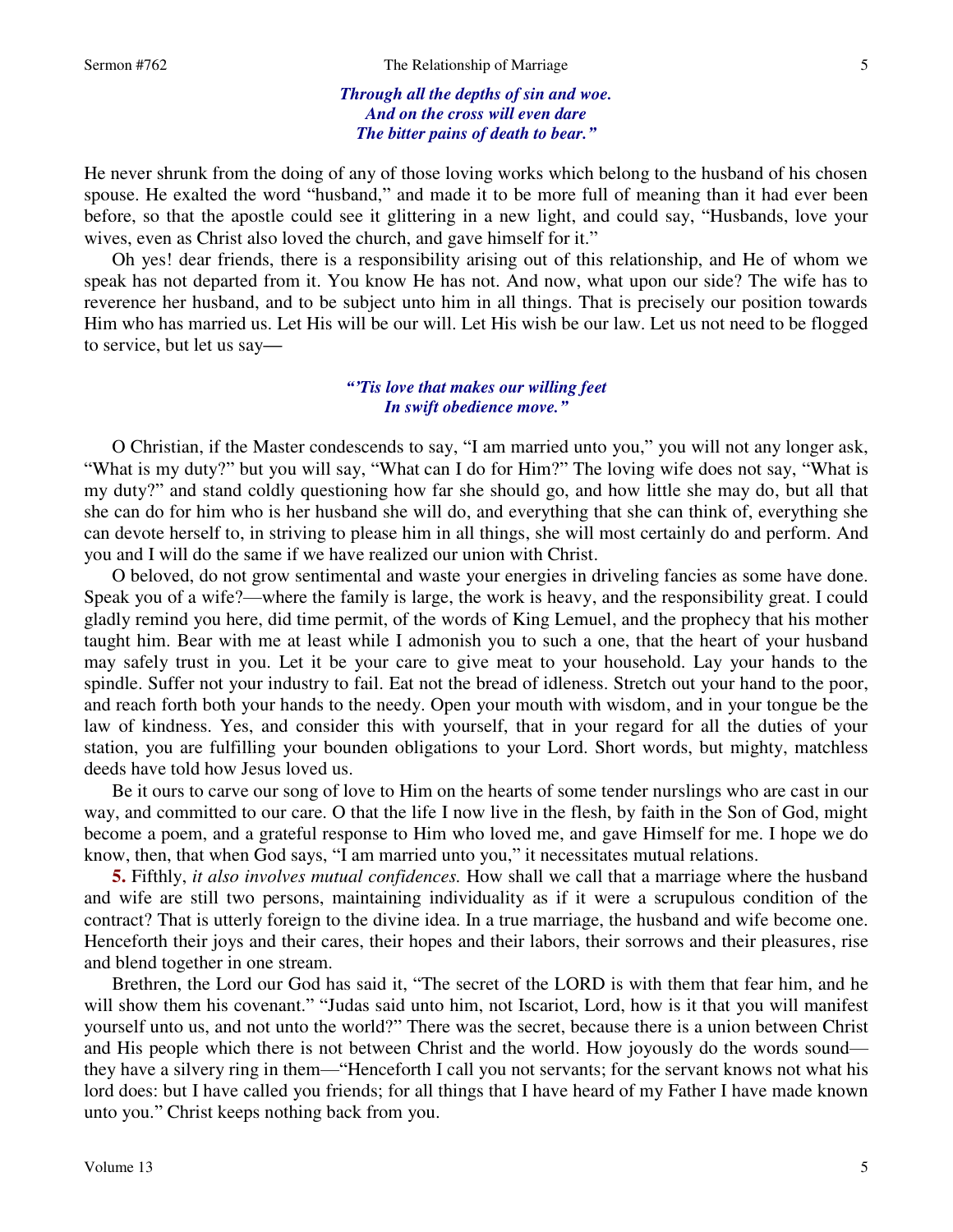Remember another word of His, "If it were not so, I would have told you." Oh, how delightful! He says, "I go to prepare a place for you." He tells them that He is going to prepare a place for them, and then He says, "If it were not so, I would have told you—I keep no secrets back from you. You are near Me, My flesh and My bones. I left My Father's house in glory, that I might become one with you, and manifest Myself to you, and I keep back nothing from you, but reveal My very heart and My very soul to you."

 Now, Christian, just see—you stand in the relation of a spouse, and you must tell your very heart out to Christ. No, do not go and tell it to your neighbors, nor your friends, for, somehow or other, the most sympathizing heart cannot enter into all our griefs. There is a grief which the stranger cannot intermeddle with. But there never was a pang into which Christ could not enter. Make a confidant of the Lord Jesus—tell Him all. You are married to Him. Play the part of a wife who keeps no secrets back, no trials back, no joys back—tell them all to Him.

 I was in a house yesterday where there was a little child, and it was said to me, "He is such a funny child." I asked in what way, and the mother said, "Well, if he tumbles down and hurts himself in the kitchen, he will always go upstairs crying and tell somebody, and then he comes down and says, 'I told somebody.' And if he is upstairs he goes down and tells somebody, and when he comes back it is always, 'I told somebody,' and he does not cry any more."

Ah! well, I thought, we must tell somebody. It is human nature to want to have sympathy, but if we would always go to Jesus, and tell Him all, and there leave it, we might often dismiss the burden, and be refreshed with a grateful song. Let us do so, and go with all our joys and all our troubles unto Him, who says, "I am married unto you."

 I know the devil will say, "Why, you must not tell the Lord your present trouble. It is too insignificant, and besides, you know you did wrong and brought it upon yourself." Well, but you would tell your husband, would you not? And will you not tell your Lord? You could not tell a master, but you can tell a husband. Oh! do not go back into the old legal state of calling Christ Baali, but call Him Ishi, "My man, my husband," and put that confidence in Him which it is expected that the wife should place in a husband who dearly loves her.

**6.** We must go on to a sixth point. *This marriage implies fellowship in all its relations.* Whatever a husband possesses becomes his wife's. She cannot be poor if he be rich. And what little she has, whatever it may be, comes to him. If she is in debt, her debts become his. When Jesus Christ took His people, He gave them all He had. There is nothing which Christ has which He has not given to us.

 It is noteworthy that He has given His church His own name! "Where?" say you. Well, there are two passages in Jeremiah that most remarkably illustrate this (23:6 and 33:16). In the one it says, "This is the name whereby he shall be called," and in the other, "This is the name wherewith she shall be called." In both, the name is identical. "JEHOVAH Tsidkenu, the LORD our righteousness." What? "She shall be called"? Yes, as though He said, "She shall take My name," and with the name, of course, the entire open acknowledgment of His interest in her and her interest in Him.

 As such she is partaker of all His glory. If He be a King, she is a queen. If He be in heaven, "He has raised us up together, and made us to sit in heavenly places with him." If He be heavenly, she also shall bear the image of the heavenly. If He be immortal, so shall she be. And if He be at the right hand of the Father, so shall she be also highly exalted with Him.

 Now, it is saying but very little when I add, that, therefore whatever we have, belongs to Him—oh! it is so little, so very little, but one wishes it were more. "O that Christ were not so glorious as He is," I have sometimes thought. It was half a wicked wish, but I meant it well, that I might help to glorify Him. O that He were still poor, that one might ask Him to a feast! O that He were still in this world, that one could break the alabaster box of ointment and pour it on His head! But You are so great, most blessed Master, that we can do nothing to increase You! You are so high, we cannot exalt You! You are so happy, that we cannot bless You!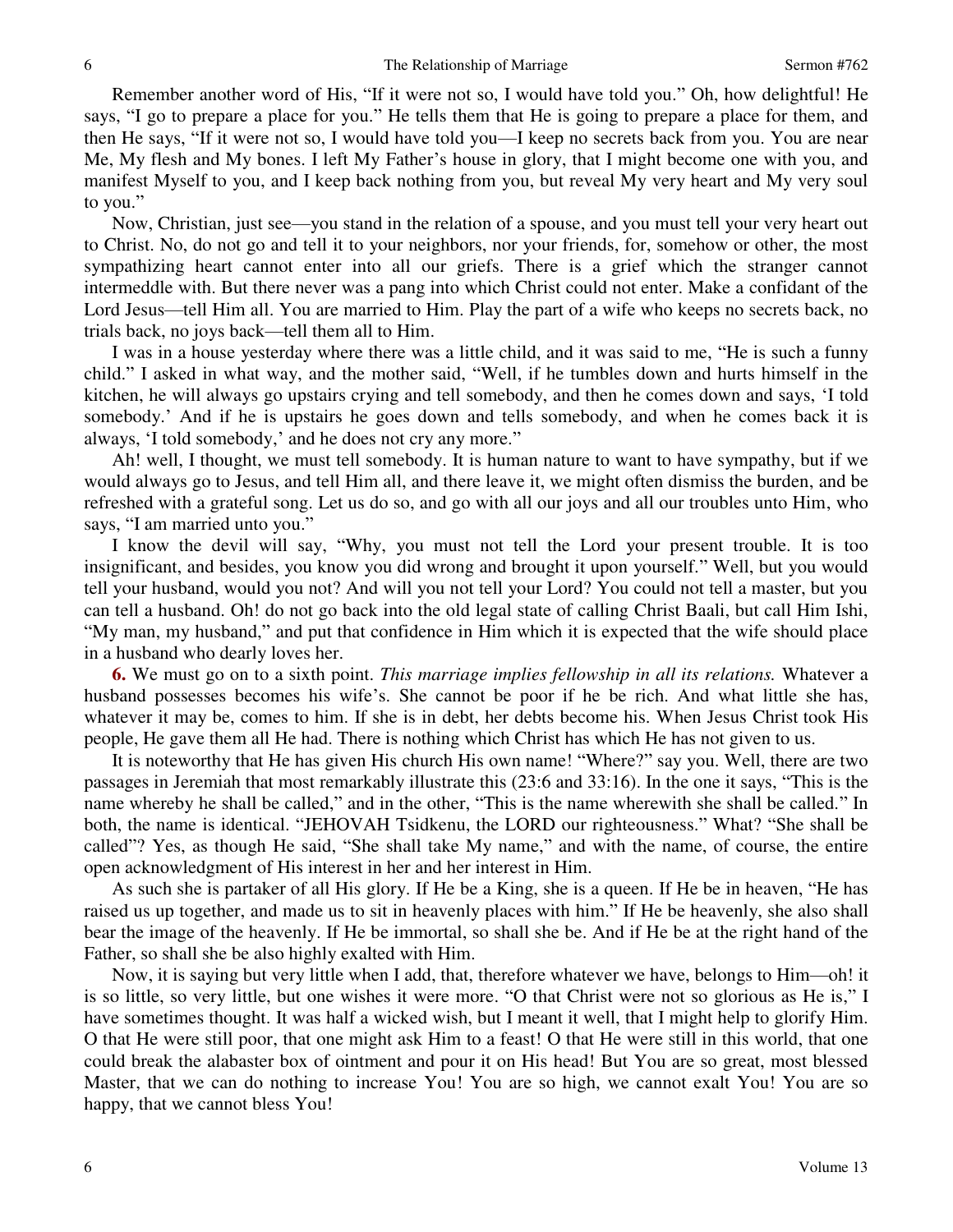7

 Yet what am I saying? It is all a mistake! He is here still. He calls every one of His people "Members of his body," and if you wish to enrich Him, help the poor. If you want to feed Him, feed the hungry. They who bind garments about the naked, put vestures upon the Lord Himself. "Inasmuch as you have done it unto one of the least of these my brethren, you have done it unto me." I hope we can sing without falsehood that verse of Dr. Watts'—

> *"And if I might make some reserve, And duty did not call, I love my God with zeal so great, That I could give Him all."*

**7.** A seventh observation, and then I shall refrain from dwelling longer on this point. *The very crown of marriage is mutual delight and satisfaction.* The wife of a Persian nobleman, having gone to a feast which was given by the great Darius, was asked by her husband whether she did not think that Darius was the finest man in the world. No, she said, she did not think so. She never saw anyone in the world who was comparable to her husband. And doubtless that is just the opinion which a husband forms of his wife and a wife of her husband where the marriage is such as it should be.

 Now, certainly Christ sets a very high store upon us. I recollect turning over that passage in Solomon's Song, looking at it and wondering how it could be true—believing it, and yet not being able to comprehend it—where Christ says, "You are all fair, my love; there is no spot in you!" Oh, what eyes He must have! We say that love is blind. But that cannot be true in Christ's case, for He sees all things. Why, this is how it is—He sees Himself in us. He does not see us as we are, but in His infinite grace He sees us as we are to be, as Kent sings—

> *"Not as she stood in Adam's fall, When sin and ruin covered all. But as she'll stand another day, Brighter than sun's meridian ray."*

 The sculptor says he can see a bust in a block of marble, and that all he has to do is to chip away the extra marble, and let the bust appear. So Christ can see a perfect being in every one of us, if we are His people. And what He is doing with us day by day is taking off the excrescences, making us to be like Himself. He can see us as we shall one day be before the throne of God in heaven, without spot, or wrinkle, or any such thing.

Ah! beloved, He sets great store by us. His delights are with the sons of men. He loves to hear our praise, and to listen to our prayer. The songs of His people are His sweet perfume, and communion with His people is like the beds of spices, the beds of lilies, where He feeds. And as for us, who are His people, I am sure we can say that there is no delight which can equal communion with Christ. We have tried other delights—shame upon us! We have tried some of them, but after having done so, we find that there is nothing like our Lord, "Vanity of vanity, all is vanity, says the preacher," but when we come to Christ, we find no vanity there, but can truly say—

> *"Where can such sweetness be As I have tasted in Thy love, As I have found in Thee?"*

 The Christian's heart is like Noah's dove—it flies over the wide waste, and cannot rest the sole of its foot until it comes back to Christ. He is the true Noah, who puts out His hand and takes in the weary, fluttering dove, and gives it rest. There is no peace the whole world over but with Christ—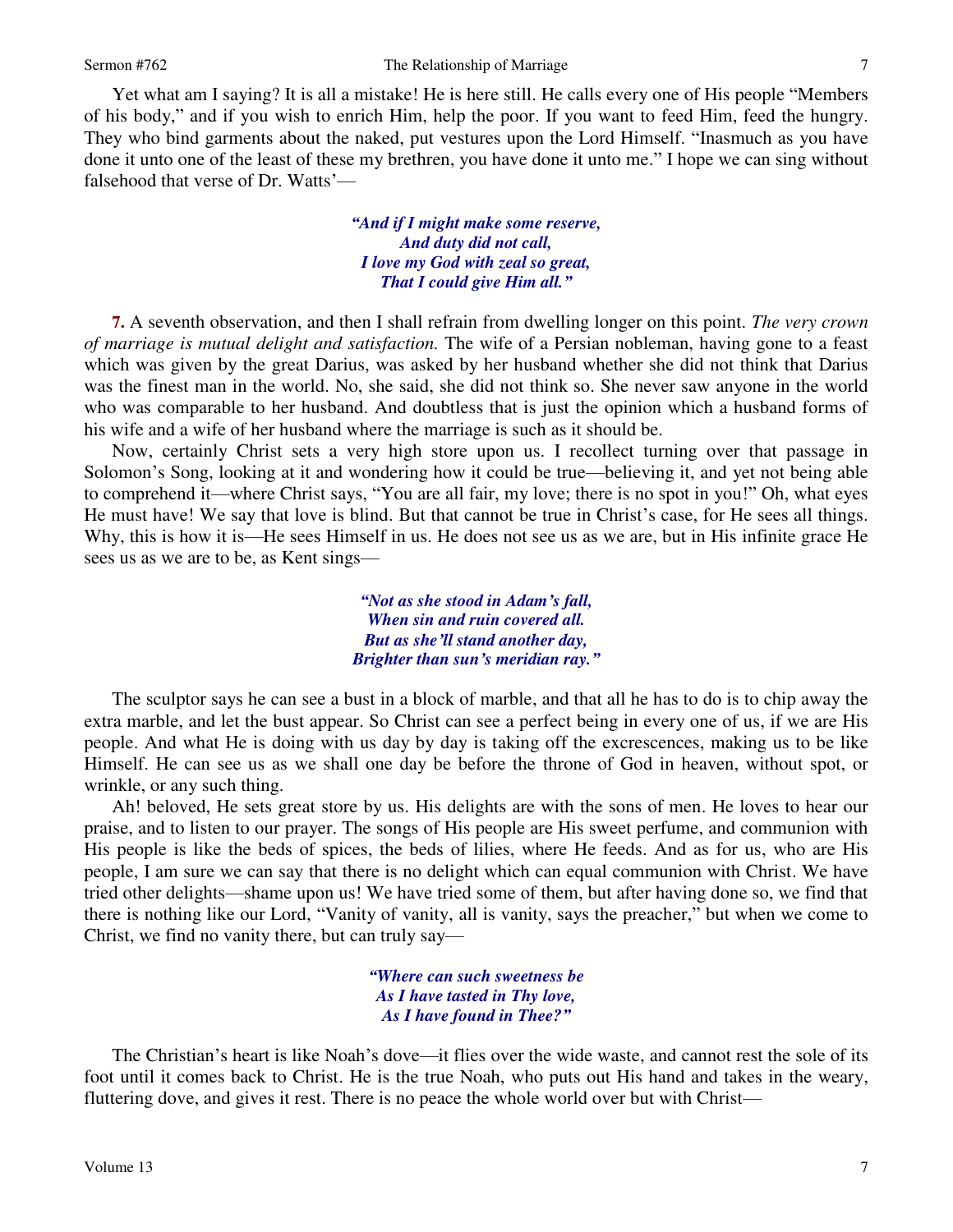### *"There's no such thing as pleasure here, My Jesus is my all. As Thou dost shine or disappear, My pleasures rise or fall."*

 Thus much, then, by way, as it were, of skimming the surface of this delightful word, "I am married unto you."

**II.** Two or three sentences only upon the second point. HOW FAR DO YOU AND I EXPERIENTIALLY UNDERSTAND THIS?

 I am afraid some of you think me half crazy tonight. You are saying, "Well, I do not comprehend this. Whatever is the man talking about? God married to us! Christ married to us! I do not comprehend it!" God have mercy upon you, my poor hearer, and bring you to know it!

 But let me tell you, if you did but know it, there is a secret here that would make you a thousand times more happy than all the joys of the world can ever make you! You remind me of the rooster in the fable, who found a diamond on the dunghill, and as he turned it over, he said, "I would rather have found a grain of barley." That was according to his nature. And so with you. This precious pearl of union to God will seem to be nothing to you—a little worldly pleasure will be more to your taste.

 One could weep to think there should be such ignorance of true joy and true delight! Oh! blind eyes, that cannot see beauty in the Savior! Oh, stone-cold hearts, that can see no loveliness in Him! Jesus! They are besotted, they are mad, who cannot love You! It is a strange infatuation of the sons of men to think that they can do without You, that they can see any light apart from You, Thou Sun of Righteousness, or anything like beauty in all the gardens of the world apart from You, Thou Rose of Sharon, Thou Lily of the Valley! O that they knew You!—

#### *"A thousand sorrows pierce my soul, To think that all are not Thine own."*

 Do I address any tonight, who, while they pretend to be religious people, hold loosely by their allegiance to the Lord? There are many such, and we occasionally meet with them here. They cannot appease their conscience without some show of profession, so they join with us as hearers and spectators in the solemn assembly. But they never unite with the church because they have not devotedly yielded up their hearts to Christ. Ask them the reason, and their answer sounds modest, and yet the reserve it implies is anything but chaste.

 Do you tell us that you are afraid you should not walk consistently? Would it not be more true to admit that your relationship with the world, your service of mammon, your ordinary pastimes, and your occasional revelries, harmless as you try to persuade yourselves they are, if viewed in the light of espousals to Christ, must be accounted as very shame? So far as the principles of Christianity are concerned, you endorse them with your private creed, and you are "Protestant" enough to prefer the most evangelical doctrines.

 But the reserve in your conduct is a clear index to a most fatal reserve in your character. You might admit God to be the supreme, but not the exclusive Lord of your heart. You would give the Lord's altar more honor than any other altar, but still you would not remove the high places which desecrate the land. Your opinion is that there is no god in all the earth but the God of Israel, yet your practice is to bow down in the house of Rimmon. You wish to have all the promises of God vouchsafed to you, but you decidedly object to make any vows in His sanctuary. It is to such as you that these delicate appeals are most distasteful, "Turn, O backsliding children, says the LORD; for I am married unto you." Nothing in your experience responds to this. You stand aloof as if you were grieved. I must warn you, therefore, that God can be your God only in these bonds of covenant union.

 But Christian, I speak to you. Surely you know something about this, that God is married to you? If you do, can you not say with me, "Yes, and He has been a very faithful husband to me"? Now, there is